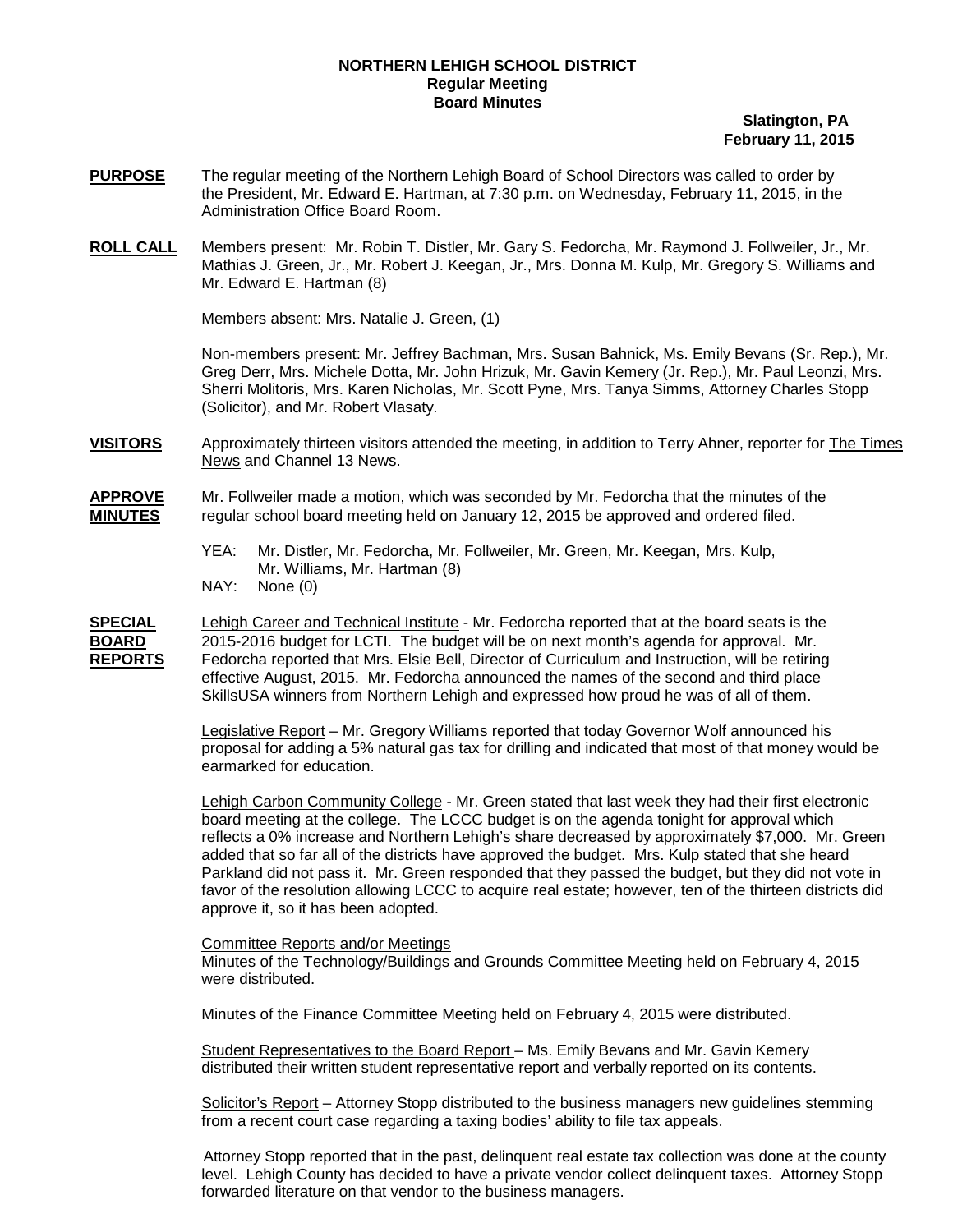## **SPECIAL**

**BOARD** Federal and Other Programs Update – Mrs. Karen A. Nicholas announced that free computer classes **REPORTS** for senior citizens (over age of 55) are being offered at Slatington Elementary School on Tuesday, **(cont.)** February 17; Thursday, February 19; Tuesday, February 24; and Thursday, February 26 from 1:30 – 3:30PM. Anybody interested in attending should contact John Hrizuk.

> Mrs. Nicholas reported that once again this year, a group of eighth grade students is participating in the What's So Cool about Manufacturing video contest. This year the students visited Amcor Rigid Plastics in Allentown. Amcor creates plastic bottles for many beverages and other products. There will be online voting for the best video of the competition and an awards ceremony on February 24, 2015 at ArtsQuest. Mrs. Nicholas added that this is an excellent opportunity for our students to learn about the manufacturing process and the career possibilities that are available here in our area.

Business Manager's Report – Mrs. Molitoris introduced Ms. Audrey Bear, from Robert W. Baird & Co. who briefly described the handouts outlining the bonds and the savings that can be realized in refinancing at a better interest rate. Ms. Bear explained that the 2010 and most of the 2011 bonds could be refinanced now. Mrs. Kulp questioned whether the business office has a preference on how the savings are distributed. Mrs. Molitoris stated that would depend on the board's direction for next year's budget. Mr. Williams stated that as a board they will make that decision, but he feels it would make sense to average it out. Mr. Green asked about the fees associated with refinancing. Ms. Bear explained that the numbers represented are after paying all of the costs. Mr. Green asked for a copy of those fees. Mr. Fedorcha asked when the board would need to make a decision. Ms. Bear stated that our solicitor, bond counsel and she need to make a formal resolution. Also, there has to be legal advertisement before and after the resolution approval which could be completed as early as next month's board meeting. Mr. Green questioned the 2012 bonds which, at the earliest, can be refinanced in 2018. Mr. Green asked Ms. Bear to inform the board how much the approximate costs would be if we waited until 2018 and refinanced the 2012 bonds as well. Ms. Bear said she can give the costs as of today; however, we would have to factor in inflation for the costs moving forward. Mr. Green stated that while saving \$150,000 looks good on paper now, his concern is that the fees outweigh the savings and waiting until 2018 to refinance the 2012 bonds also may allow us to recognize an even greater savings. Ms. Bear stated that while that is an option, the risk is the interest rate may be higher. Ms. Bear pointed out that the 2012 bonds were refinanced at a 2.00-2.25% rate which is very low. Mrs. Molitoris added that as of this year, there will be items added to our financial report (i.e. compensated absences) that we are being told should not affect our bond rating; however, it is uncertain at this time. Ms. Bear added that the last three audits and your current budget play a big role in your rating. The board asked Ms. Bear to prepare a spreadsheet on the cost breakdown and the cost savings for the 2010, 2011 refinanced bonds spread throughout the term for the March Finance Committee Meeting. The board asked that Ms. Bear proceed with the legal advertisement and after the Finance meeting it will be decided if the board will move forward on a vote at the March board meeting.

 Mrs. Molitoris stated that she is looking for direction from the board on the 2015-2016 budget. Mrs. Molitoris added that we can currently raise taxes 2.6% which translates to 0.5398 cents per \$1,000 of assessment. Mrs. Molitoris asked that the board keep in mind that close to \$700,000.00 worth of upgrades need to be done on the roof and failing equipment at Peters Elementary which will be paid with long range maintenance fund balance. Also, PSERS will be increasing at least \$545,000.00. Mrs. Kulp questioned if the PSERS rates would be declining after next year's big increase. Mrs. Molitoris responded that she is not aware of any decrease. Mrs. Kulp questioned whether we have money set aside for the PSERS increases. Mrs. Molitoris responded that we have a little over \$3 million set aside for PSERS increases. She added that we do a good job at putting in spending freezes so that we are able to put money back into our fund balance; however, there will come a time when that will not be possible. Mrs. Molitoris added that the district previously received \$350,000 from PlanCON, and over \$200,000 in back taxes from the former Slatington Lamp Factory. Mr. Williams stated that he is in favor of preparing the budget at the 2.6% index so as not to dip into fund balance to support the budget. Mrs. Kulp stated that she is not in favor of 2.6% but rather 1% or 1.5%. Mr. Williams added that it is easier to start at 2.6% and move down from that. Mr. Fedorcha agreed with Mr. Williams that 2.6% is a good starting point for budget planning and hopefully we can bring it down from there. Mr. Green added that he does not want to raise taxes period, but rather he would like to create a budget based on what we need to keep the district moving forward and to give our students the best possible education. Mrs. Kulp made it clear that she does not want the board to start a line by line budget. Mr. Williams asked that budgets be prepared at 2.6%, 1.9% and 0%.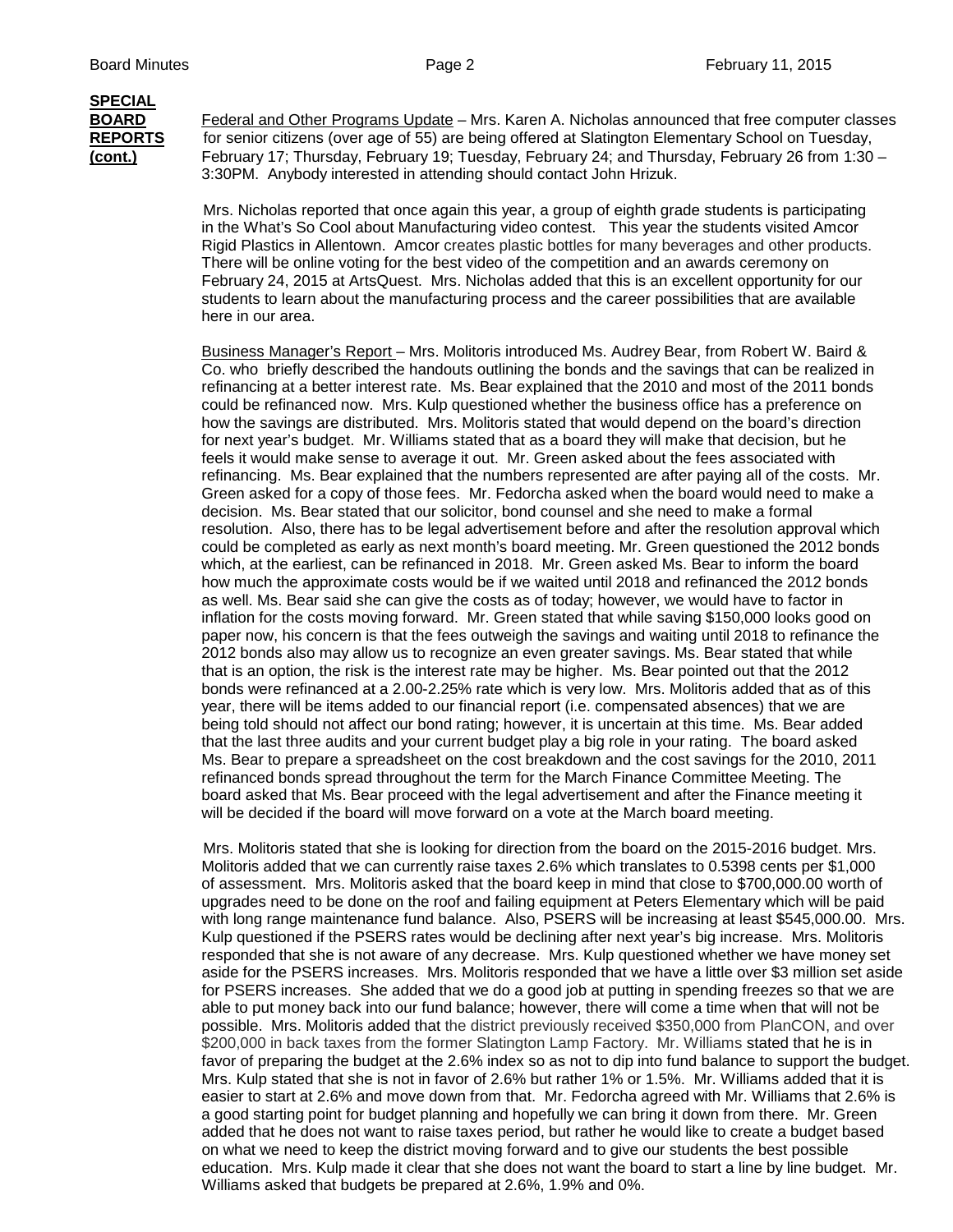| <b>SPECIAL</b><br><b>BOARD</b>         | Superintendent's Report                                                                                                                                                                                                                                                                                                                                                                                                                                                 |                                                                                                                                                                                                                                                                  |  |  |
|----------------------------------------|-------------------------------------------------------------------------------------------------------------------------------------------------------------------------------------------------------------------------------------------------------------------------------------------------------------------------------------------------------------------------------------------------------------------------------------------------------------------------|------------------------------------------------------------------------------------------------------------------------------------------------------------------------------------------------------------------------------------------------------------------|--|--|
| <b>REPORTS</b>                         | Mr. Hartman stated that Mr. Michaels was absent from the meeting due to a death in the family.                                                                                                                                                                                                                                                                                                                                                                          |                                                                                                                                                                                                                                                                  |  |  |
| <u>(cont.)</u>                         | Mrs. Nicholas announced that last week was National School Counselors week. The school counselors<br>district-wide are hard-working and do a great job with our students.                                                                                                                                                                                                                                                                                               |                                                                                                                                                                                                                                                                  |  |  |
|                                        | Mr. Hartman reported that an executive session was held prior to tonight's meeting to discuss personnel<br>issues.                                                                                                                                                                                                                                                                                                                                                      |                                                                                                                                                                                                                                                                  |  |  |
| <b>PERSONNEL</b>                       | Mr. Fedorcha made a motion, which was seconded by Mrs. Kulp, that the Board of Education<br>approves the following personnel item:                                                                                                                                                                                                                                                                                                                                      |                                                                                                                                                                                                                                                                  |  |  |
| Uncompen-<br>sated Leave<br>Of Absence | Approve a continuation of an uncompensated leave of absence for employee #260 beginning<br>January 19, 2015 until the end of the 2014-2015 school term. Employee plans to return to her<br>current position upon release from her attending physician.                                                                                                                                                                                                                  |                                                                                                                                                                                                                                                                  |  |  |
|                                        | YEA:<br>None $(0)$<br>NAY:<br>Mr. Distler, Mr. Fedorcha, Mr. Follweiler, Mr. Green, Mr. Keegan, Mrs. Kulp,<br>Mr. Williams, Mr. Hartman (8)<br>Motion defeated.                                                                                                                                                                                                                                                                                                         |                                                                                                                                                                                                                                                                  |  |  |
| <b>PERSONNEL</b><br>(cont.)            | Mr. Follweiler made a motion, which was seconded by Mr. Fedorcha, that the Board of Education<br>approves the following personnel items:                                                                                                                                                                                                                                                                                                                                |                                                                                                                                                                                                                                                                  |  |  |
| Appointment<br>Non-Instruct-<br>ional  | Kerry Hill*<br>Assignment:<br>Salary:<br>Effective:<br>*60 Day probationary period ending April 12, 2015                                                                                                                                                                                                                                                                                                                                                                | Slatington Elementary Office Aide replacing Diana Beltran who resigned.<br>\$10.40 Per Hour/4.5 Hours Per Day/5 Days Per Week up to 180 student<br>days as needed according to language in MOU<br>February 12, 2015                                              |  |  |
|                                        | Ann Marie Belo*<br>Assignment:<br>Salary:<br>Effective:<br>*60 Day probationary period ending April 10, 2015                                                                                                                                                                                                                                                                                                                                                            | Middle School Cook's Helper replacing Melanie Mohr.<br>\$9.00 Per Hour/2.5 Hours Per Day/5 Days Per Week up to 180 Student<br>Days per year plus additional cleaning days as needed (2013-2017<br><b>Educational Support Personnel CBA)</b><br>February 10, 2015 |  |  |
| Change of<br><b>Status</b>             | Angela Henninger<br>From:<br>To:<br>Salary:<br>Effective:                                                                                                                                                                                                                                                                                                                                                                                                               | Part Time Slatington Elementary School Cook's Helper<br>Full Time Slatington Elementary School Cook's Helper<br>No change in salary<br>January 20, 2015                                                                                                          |  |  |
| Family<br>Medical<br>Leave             | Approve the request of employee #3360 to take a Family Medical Leave beginning on or about<br>March 9, 2015, for the birth of her third child. Employee is requesting to use accumulated sick<br>and personal days. Upon exhaustion of sick days and personal days, she is requesting a family<br>medical leave until the end of the 2014-2015 school year. Employee plans to return to her current<br>teaching position at the beginning of the 2015-2016 school year. |                                                                                                                                                                                                                                                                  |  |  |
|                                        | Approve the request of employee #5220 to take a Family Medical Leave beginning March 12,<br>2015, for her own medical reasons. Employee is requesting to use accumulated sick days in<br>conjunction with her leave. Employee plans to return to her current position upon release of her<br>attending physician.                                                                                                                                                       |                                                                                                                                                                                                                                                                  |  |  |
|                                        | Approve the request of employee #6849 to take a two week Family Medical Leave beginning on<br>or about January 27, 2015, for the birth of a child. Employee is requesting to use ten (10) sick<br>days in conjunction with the family medical leave.                                                                                                                                                                                                                    |                                                                                                                                                                                                                                                                  |  |  |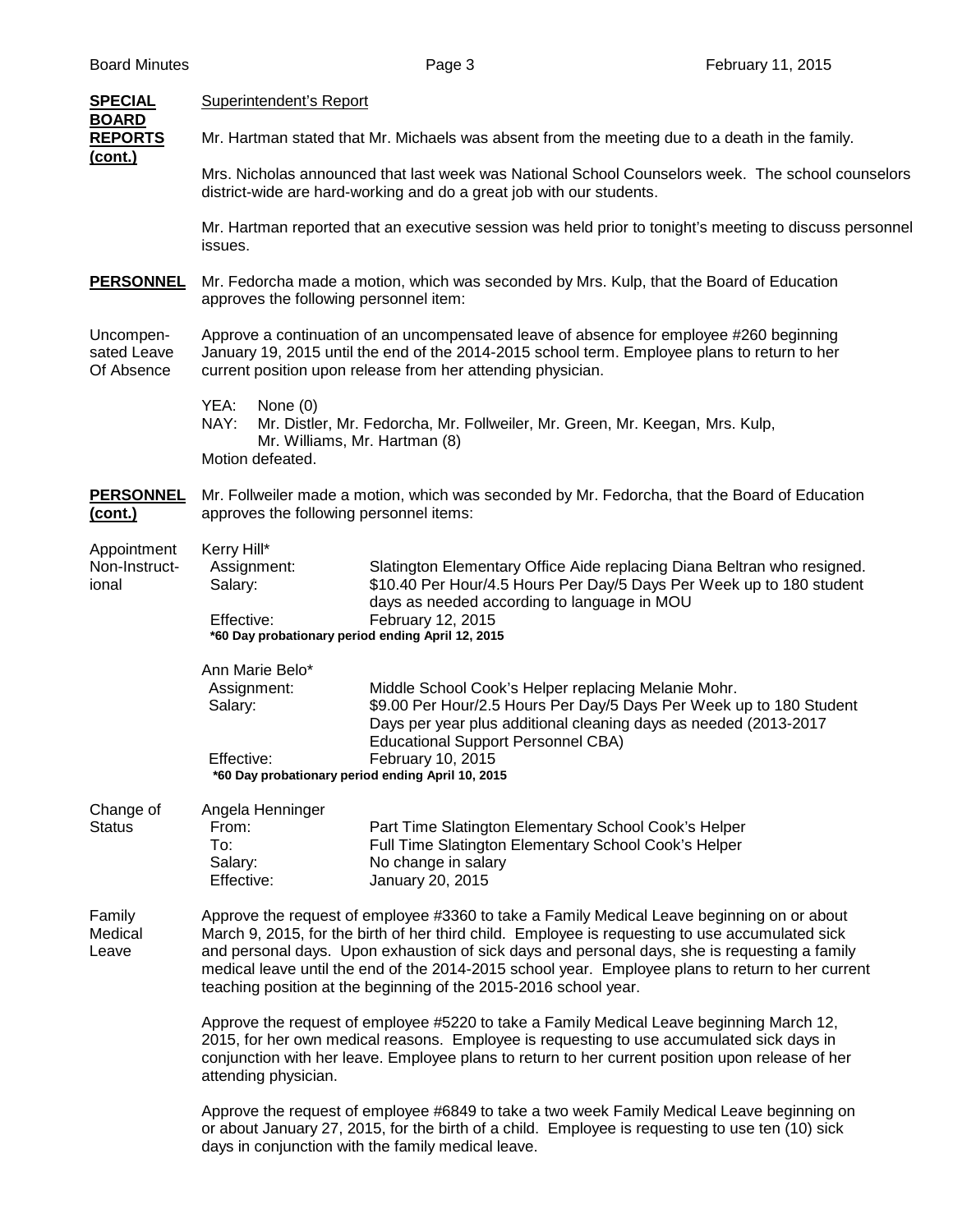| <b>PERSONNEL</b><br>$($ cont. $)$<br>Salary<br>Adjustments                 | Acknowledge the following teachers who have completed the requirements per the Collective<br>Bargaining Agreement that would entitle them to a salary increase for the second half of the 2014-2015<br>school year:                                                                                                                                                                                     |                                 |                                                                                                                           |  |  |
|----------------------------------------------------------------------------|---------------------------------------------------------------------------------------------------------------------------------------------------------------------------------------------------------------------------------------------------------------------------------------------------------------------------------------------------------------------------------------------------------|---------------------------------|---------------------------------------------------------------------------------------------------------------------------|--|--|
|                                                                            | Derek Long                                                                                                                                                                                                                                                                                                                                                                                              | From:<br>To:                    | Step 7B<br>Step 7B+24                                                                                                     |  |  |
|                                                                            |                                                                                                                                                                                                                                                                                                                                                                                                         | Kara Richardson<br>From:<br>To: | Step 5B<br>Step 5B+24                                                                                                     |  |  |
| Substitute-<br>Instructional                                               | Approve the following substitute teachers for the 2014-2015 school year at the 2014-2015<br>substitute teacher rates as approved on the Supplementary Personnel Salary Schedule:                                                                                                                                                                                                                        |                                 |                                                                                                                           |  |  |
|                                                                            |                                                                                                                                                                                                                                                                                                                                                                                                         |                                 | Angel Gerould - Elementary, Mid-Level English, Reading Specialist and Family Consumer<br><b>Sciences</b>                  |  |  |
| Co-Curricular<br>Volunteers<br>2014-2015                                   | <b>Arielle Dentith</b>                                                                                                                                                                                                                                                                                                                                                                                  | Sherilyn Jones*                 | <b>Assistant Softball Coach</b><br><b>Musical Choreographer</b><br>* Pending Verification of Missing Personnel File Items |  |  |
|                                                                            | YEA:<br>NAY:                                                                                                                                                                                                                                                                                                                                                                                            | None $(0)$                      | Mr. Distler, Mr. Fedorcha, Mr. Follweiler, Mr. Green, Mr. Keegan, Mrs. Kulp,<br>Mr. Williams, Mr. Hartman (8)             |  |  |
| <b>CURRIC-</b><br><b>ULUM AND</b><br><b>INSTRUC-</b>                       | Mr. Williams made a motion, which was seconded by Mr. Green, that the Board of Education<br>approves the following curriculum and instruction items:                                                                                                                                                                                                                                                    |                                 |                                                                                                                           |  |  |
| <b>TION</b><br><b>Official Local</b><br><b>School District</b><br>Holidays | Approve the resolution to identify Official Local School District Holidays (OLSDH) in accordance<br>with PA School Code Section 1502.                                                                                                                                                                                                                                                                   |                                 |                                                                                                                           |  |  |
| 2015-2016                                                                  | Approve the 2015-2016 Northern Lehigh School District Calendar as presented.                                                                                                                                                                                                                                                                                                                            |                                 |                                                                                                                           |  |  |
| School<br>Calendar                                                         | YEA:<br>NAY:                                                                                                                                                                                                                                                                                                                                                                                            | None $(0)$                      | Mr. Distler, Mr. Fedorcha, Mr. Follweiler, Mr. Green, Mr. Keegan, Mrs. Kulp,<br>Mr. Williams, Mr. Hartman (8)             |  |  |
| <b>FINANCIAL</b>                                                           | Mrs. Kulp made a motion, which was seconded by Mr. Distler, that the Board of Education approves<br>the following financial items:                                                                                                                                                                                                                                                                      |                                 |                                                                                                                           |  |  |
| Financial<br>Reports                                                       | General Fund Account month of December<br>NLMS Student Activities Account month of December<br>NLHS Student Activities and Scholarship Account month of December                                                                                                                                                                                                                                        |                                 |                                                                                                                           |  |  |
| List of<br><b>Bills</b>                                                    | Approve the Following List of Bills:<br>General Fund months of January and February<br>Refreshment Stand month of January<br>Cafeteria Fund month of January                                                                                                                                                                                                                                            |                                 |                                                                                                                           |  |  |
| Lehigh Carbon<br>Community<br>College<br>2015-2016                         | Approve a resolution regarding the 2015-2016 Lehigh Carbon Community College Sponsor<br>contribution Budget. Total expenditures equal \$6,186,337.00 which represents no change over<br>the 2014-2015 budget. Northern Lehigh's share of the total budget is \$216,979.00, a decrease<br>of \$7,256.00 or (3.2%). A copy of the budget was distributed at the January 12, 2015 school board<br>meeting. |                                 |                                                                                                                           |  |  |